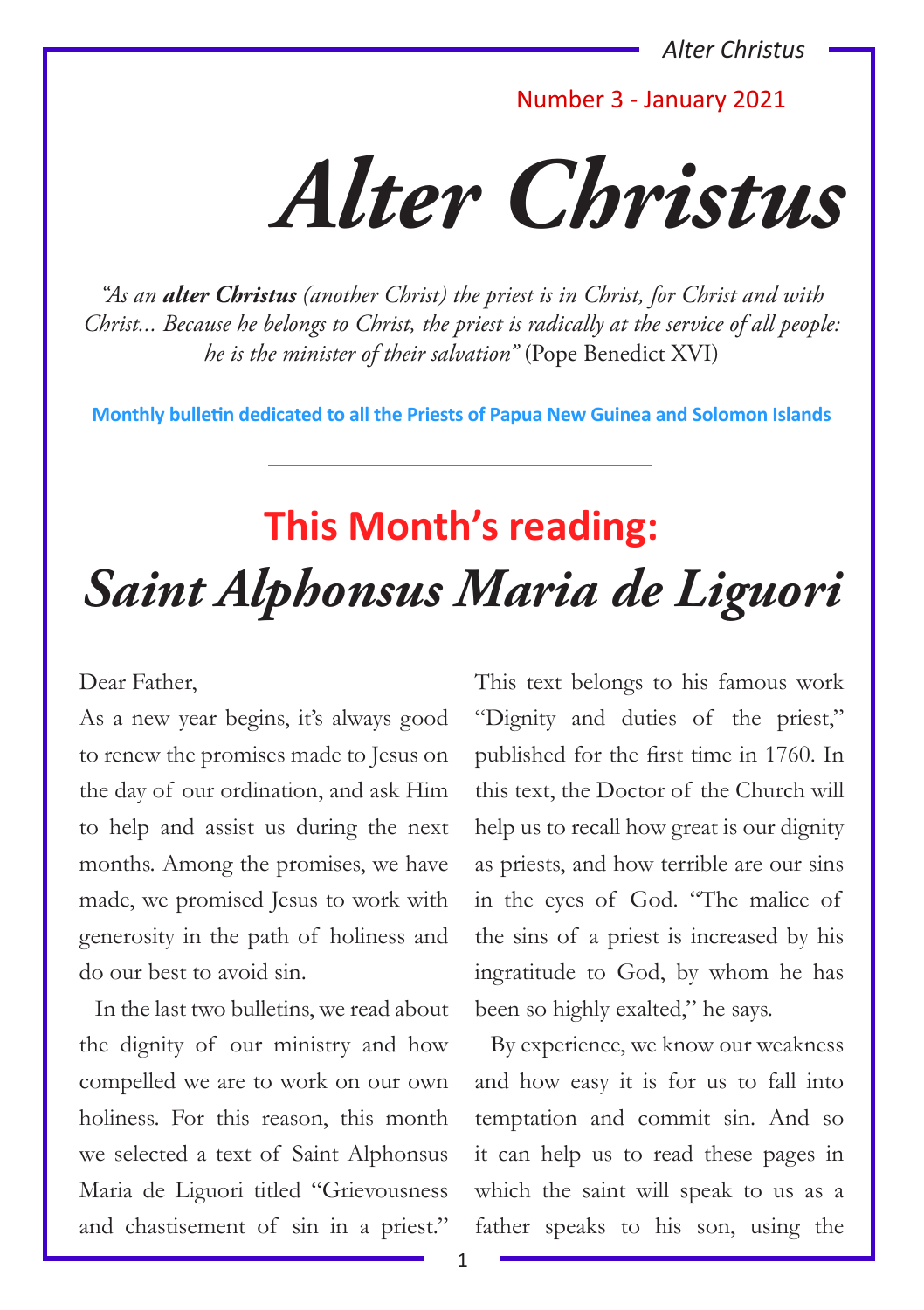authority of the Sacred Scripture and many Saints and Fathers of the Church. Among them, Saint Bernard and Saint Jerome are worthy to be quoted in this introduction. The first said, "The greater the height to which God has raised them, the more precipitous and ruinous shall be their fall." And the latter warns

us, "Let us, who are priests, rejoice at our elevation to so great a height, but let our fear of falling be proportioned to our exaltation."

God bless you!

Fr. Tomás Ravaioli, IVE *LCI Director*

# **Author: Saint Alphonsus Maria de Liguori**

Bishop, Doctor of the Church, and the founder of the Redemptorist Congregation. He was born on September 27, 1696, near Naples, Italy. Educated at the University of Naples, Alphonsus received his doctorate at the age of sixteen. By age nineteen he was practicing law, but he saw the transitory nature of the secular world, and after a brief time, retreated from the law courts and his fame. Visiting the local Hospital for Incurables on August 28, 1723, he had a vision and was told to consecrate his life solely to God. In response, Alphonsus dedicated himself to the religious life, even while suffering persecution from his family. He finally agreed to become a priest but to live at home as a member of a group of secular missionaries. He was ordained on December 21, 1726, and he spent six years giving popular missions throughout Naples. Aiphonsus founded the Congregation of the Most Holy Redeemer on November 9, 1732. Alphonsus was preaching missions in the rural areas and writing. He refused to become the bishop of Palermo but in 1762 had to accept the papal command to accept the see of St. Agatha of the Goths near Naples. Here he discovered more than thirty thousand uninstructed men and women and four hundred indifferent priests. For thirteen years Alphonsus fed the poor, instructed families, reorganized the seminary and religious houses, taught theology, and wrote. His austerities were rigorous,



and he suffered daily the pain from rheumatism that was beginning to deform his body. He died peacefully on August 1, 1787. He was beatified in 1816 and canonized in 1839. In 1871, Alphonsus was declared a Doctor of the Church by Pope Pius IX. His writings on moral, theological, and ascetic matters had great impact and have survived through the years, especially his Moral Theology and his Glories of Mary.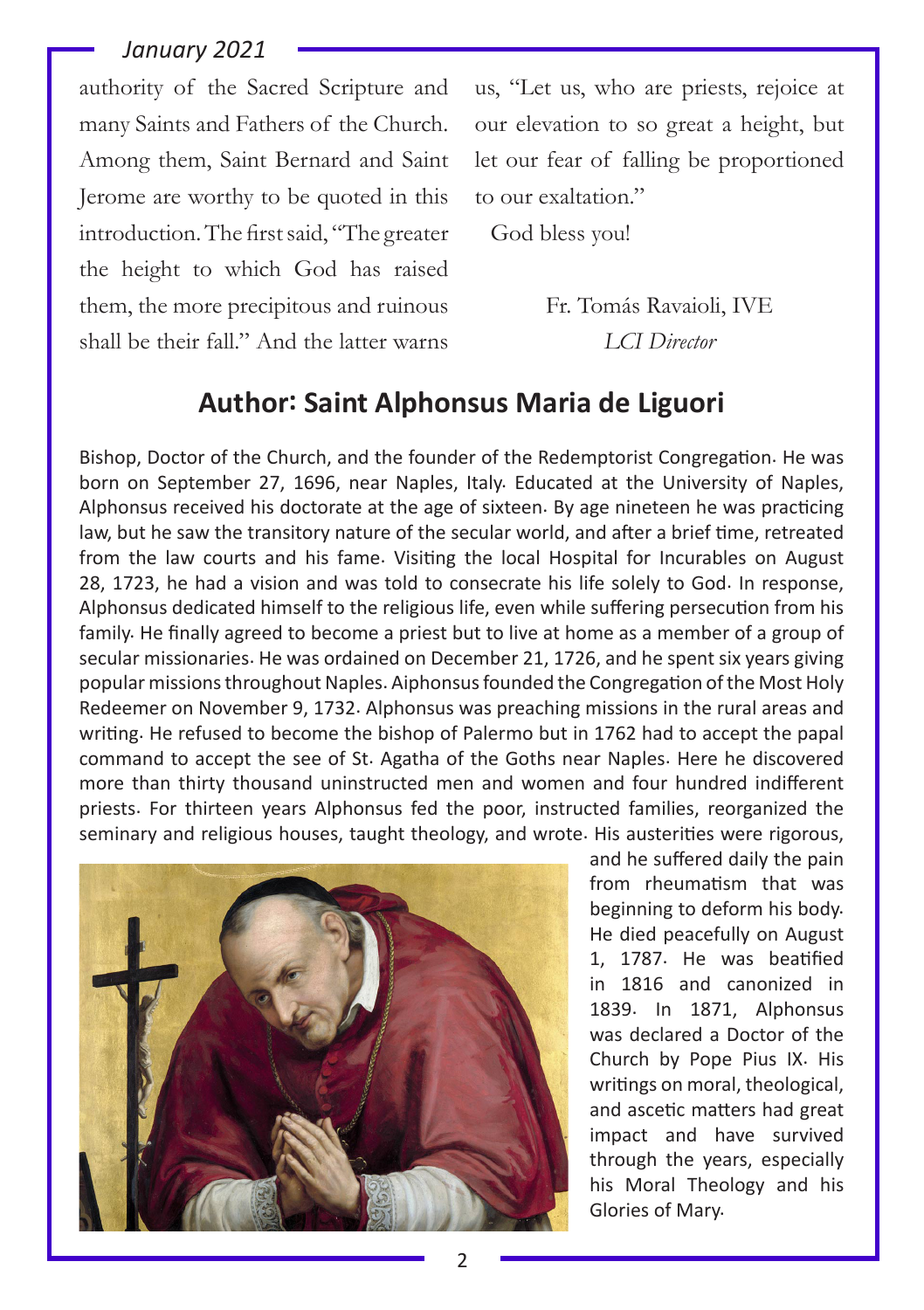# **Grievousness and Chastisement of Sin in a Priest**

*By Saint Alphonsus Maria de Liguori*

## **I - Grievousness of Sin in a Priest**

The sin of a priest is very grievous, because he sins in view of the light: in consenting to sin he knows well what he does. On this account St. Thomas says, "that the sin of a Christian is more grievous than the sin of an infidel: because he knows the truth." But the light of a secular, though a Christian, is very different from that of a priest. The priest is so well instructed in the divine law that he teaches it to others. *"The lips of the priest shall keep knowledge, and they shall seek the law of his mouth."* (Mal 2:7) Hence St. Ambrose says, "that the sins of those who know the law are very grievous, because they are not excused by ignorance."

Poor seculars sin, but they sin in the midst of the darkness of the world, at a distance from the sacraments, badly instructed in spiritual things, and immersed in worldly business; they have but little knowledge of God, and consequently they see but imperfectly the evil that they do in consenting to sin. To use the words of David, *they shoot in the dark*. (Ps 10:3) But priests are so full of light that they are

the luminaries by which the people are enlightened: *"You are the light of the world"*. (Mt 5:14) They are well instructed by so many books that they have read, by so many sermons that they have heard, by so many considerations that they have made, by so many admonitions that they have received from Superiors. In a word, to priests is given to know the mysteries of God. Hence they well understand the claims that God has to our love and service, the malice of mortal sin, which is an enemy so opposed to God that were he capable of destruction a single mortal sin would, as St. Bernard says, destroy him; and in another place the saint says: "Sin, as far as in it lies, aims at the destruction of God." Thus, accord ing to St. Chrysostom, the sinner, as far as his will is concerned, puts God to death. Hence Father Medina writes that mortal sin does so much dishonor, and gives so much displeasure to God, that were he capable of grief, sin would make him die through pure sorrow. All this the priest understands well: he has also a perfect knowledge of his obligations by which as a priest, whom the Lord has so highly favored, he is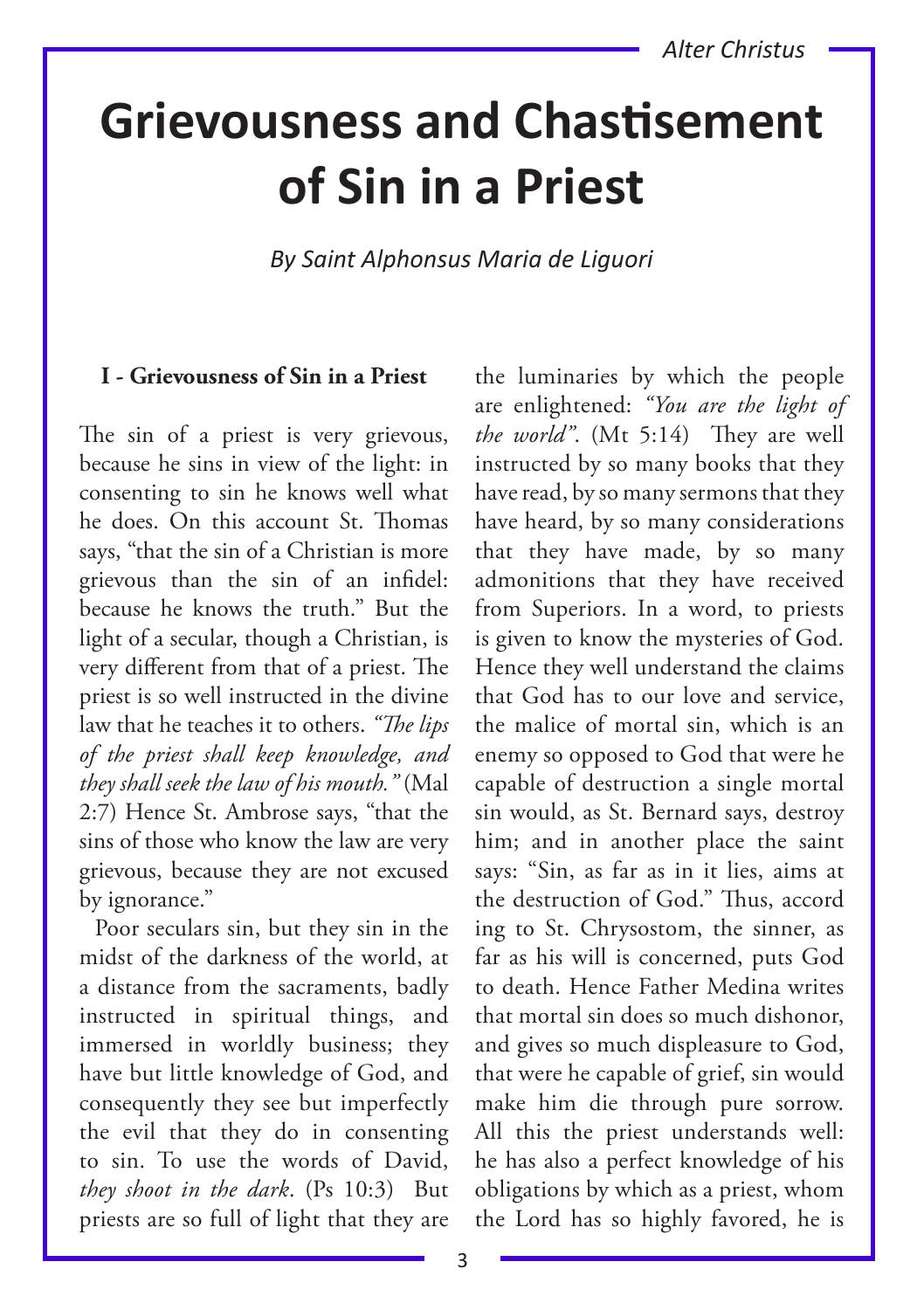bound to serve and love God. The more perfectly, then, he sees the enormity of the injury that he does to God by committing sin, the more grievous the malice of his sin, says St. Gregory.

Every sin of a priest is a sin of malice;

it is like the sin of the angels that sinned in view of the light, says St. Bernard, speaking of a priest; hence he adds, "He has become an angel of the Lord, and sinning as a priest he sins in heaven." He sins in the midst of light, and therefore his sin, as has been said, is a sin of malice: he cannot allege ignorance, for he knows the great evil of mortal sin: he cannot

plead weakness, because he knows the means by which, if he wishes, he can acquire strength; if he is unwilling to adopt the means, the fault is entirely his own. He would not understand that he might do well. According to St. Thomas, the sin of malice is that which is committed with knowledge. And in another place he says: "Every sin committed through malice is against the Holy Ghost." We know from St. Matthew that the sin against the Holy Ghost shall not be forgiven, neither in this world nor in the world to come. (Mt 12:32) That is, on account of the blindness caused by sins of malice they shall be pardoned only with great difficulty.

Our Saviour prayed on the cross for his persecutors, saying, *"Father, forgive them, for they know not what they do."* (Lk 23:34) But for bad priests this prayer was a source rather of condemnation than of salvation: for they know what

*The malice of the sins of a priest is increased by his ingratitude to God, by whom he has been so highly exalted*

they do. Jeremias said with tears, *"How is the gold become dim, the finest color is changed"*. "The gold which has been obscured," says Cardinal Hugo, "is the sinful priest who ought to shine forth with divine love; but by committing sin he becomes black, and an object of horror even to hell, and becomes more hateful to God than other sinners."

St. John Chrysostom says that the Lord is not so much enraged against any sinner as against him who, while he shines with the splendor of the sacerdotal dignity, insults the divine majesty. The malice of the sins of a priest is increased by his ingratitude to God, by whom he has been so highly exalted. St. Thomas teaches that the grievousness of sin increases in proportion to the ingratitude of the sinner. "We ourselves," says St. Basil, "are not so indignant at any offence as at that which we receive from a friend and familiar acquaintance." For this reason priests are called by St. Cyril the most intimate friends of God. What greater exaltation can God give to a man than by raising him to the dignity of his

4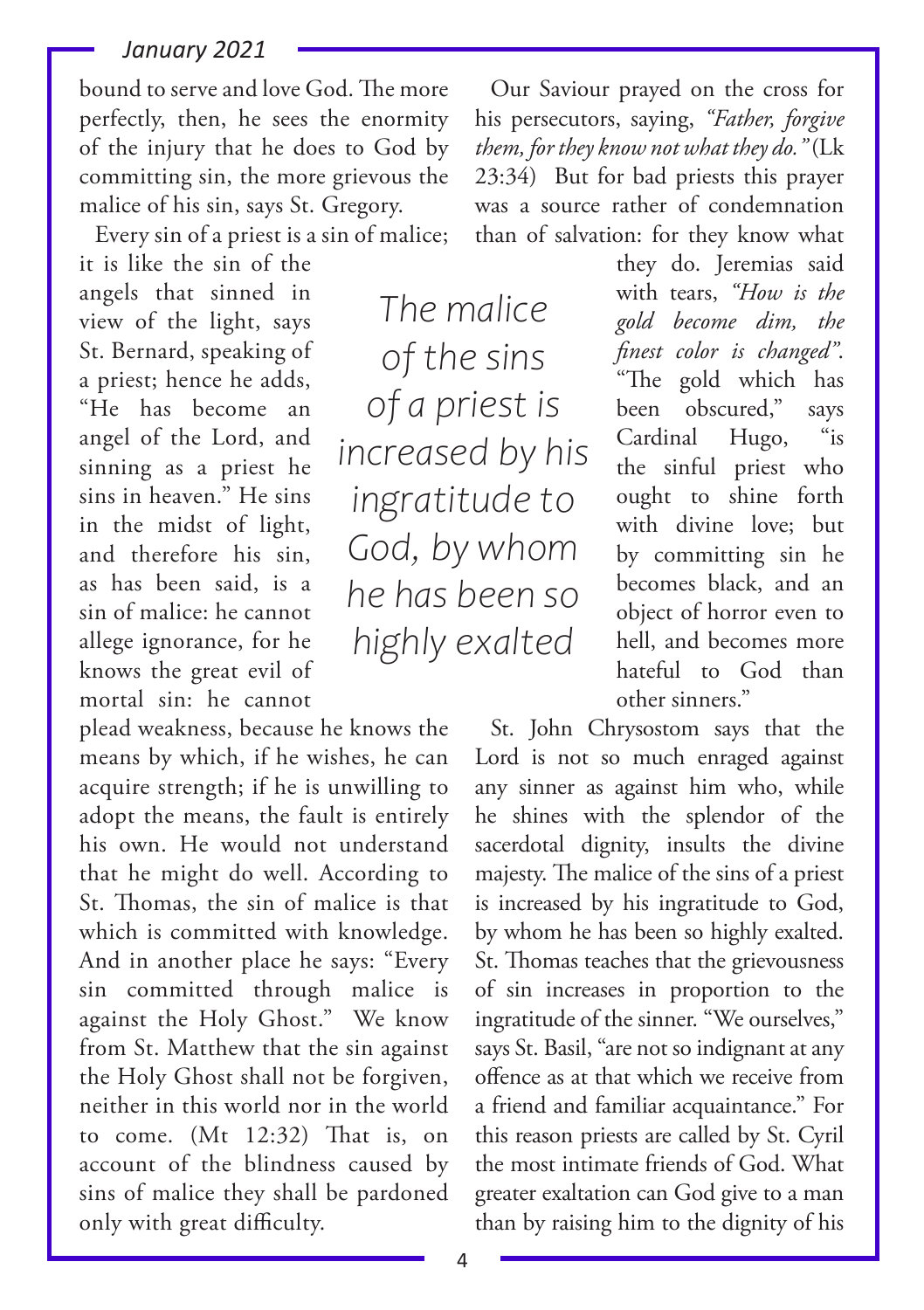own priest? "Enumerate all the honors, all the dignities," says St. Ephrem; "the priest surpasses them all." What greater honor, what more exalted rank, could God confer upon him than that of being his own representative, his coadjutor, the sanctifier of souls, and the dispenser of his sacraments ? Priests are called by St. Prosper "Dispensers in the royal house." The Lord has chosen the priest from

among so many men for his own minister to offer to him in sacrifice his own very Son. He chose him, says the Holy Ghost, out of all men living to offer sacrifice to God. He has given him power over the body of Jesus Christ, he has placed in his hands the keys of paradise, he has raised him above all the kings of the earth, and above all the angels in heaven; in a word, he has made him, as it were, a God on earth. *"What is there that I ought to do* 

*more to my vineyard that I have not done?"* (Isa 5:4) (Here God appears to speak only of priests.) How horrible, then, the ingratitude of the priest whom God has loved so tenderly, and who insults the Lord in his own very house? What is the meaning, says Jeremias, that my beloved hath wrought much wickedness in my house? Hence St. Gregory weeps and says, "Alas! my Lord God, those that should govern Thy Church persecute you more than the rest."

*How horrible, then, the ingratitude of the priest whom God has loved so tenderly, and who insults the Lord in his own very house?*

## *Alter Christus*

It appears, also, that it was of bad priests that God complained when he called on heaven and earth to witness the ingratitude with which he was treated by his own children. *"Hear, O ye heavens, and give ear, O earth... I have brought up children and exalted them, but they have despised me."* (Isa 1:12) And who are these children but priests who, after being raised by God

> to such an elevation, and nourished at his table with his own flesh, dare to despise his love and his grace? Of this he also complained by the mouth of David: *"If my enemy had reviled me I would verily have borne it"*. (Ps 54:13) Were my enemy, were an idolater, a heretic, or a worldling to offend me, I would bear with him, but how can I bear to see myself insulted by you, my priest, who are my friend and fellow-

guest? But thou, a man of one mind, my guide and my familiar, who didst take sweetmeats together with me. The Prophet Jeremias weeps and exclaims: *"They that were fed delicately,... they that were brought lip in scarlet, have embraced the dung."* (Lam 4:5) Oh! what a misery, what a horrible thing, to see the man that fed on celestial food and was clad in purple wearing the sordid garment of sin, and feeding on filth and dung!

5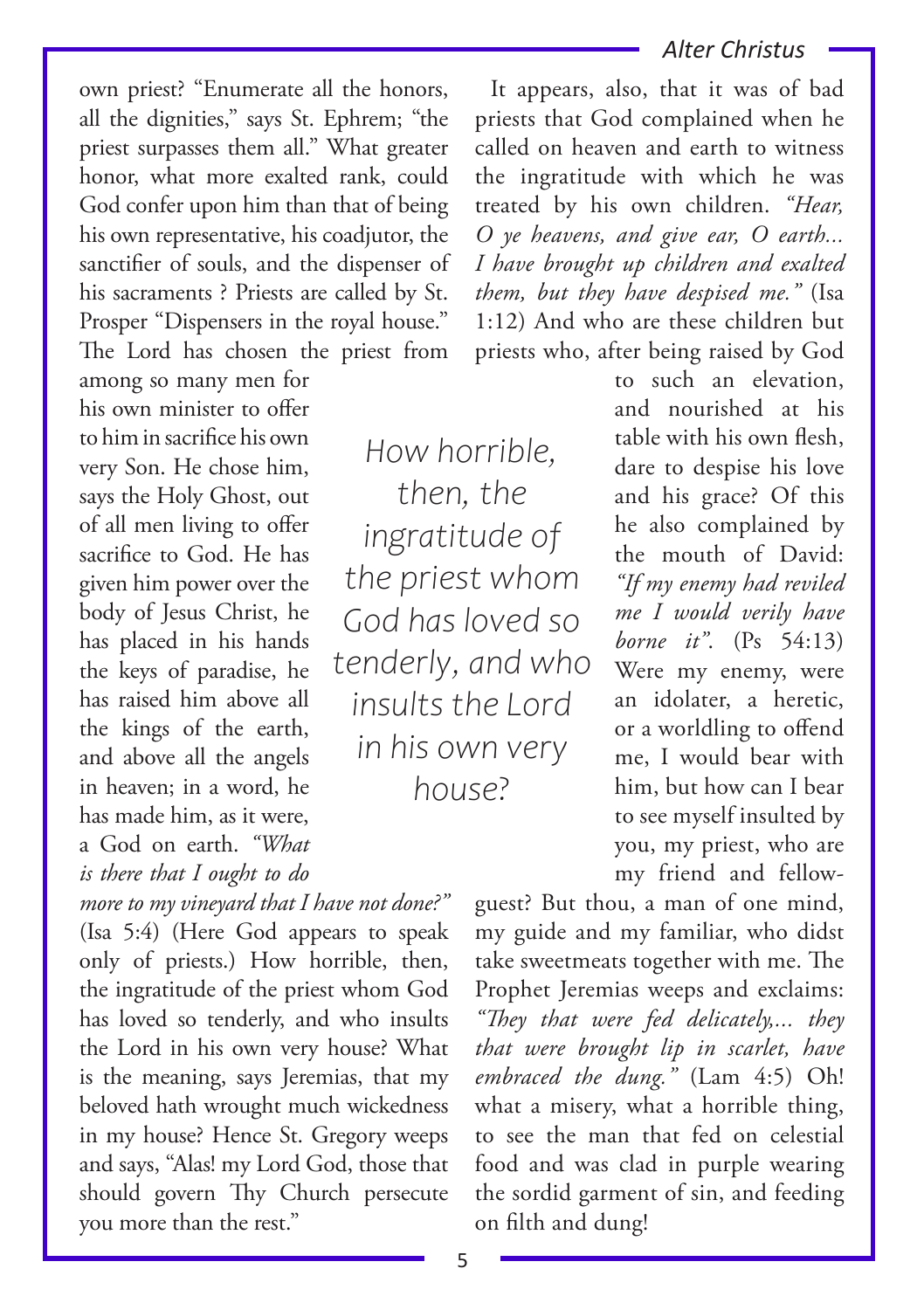# **II - Chastisement of the Sinful Priest**

But let us now see the chastisement that awaits the sinful priest a chastisement proportioned to the grievousness of his sin. *"According to the measure of the sin shall the measure also of the stripes be."* (Deut 25:2)

St. John Chrysostom gives up as lost the priest that commits a single mortal sin after his elevation to the priesthood. Terrible in deed are the threats that the Lord has pronounced, by the mouth of Jeremias, against priests who fall into sin. *"For the prophet and the priest are defiled, and in my house I have found their wickedness, saith the Lord. Therefore, their way shall be as the slippery way in the dark ; for they err and fall therein!"* (23:11)

What hope of life would you give to him who, without light to guide his steps, should walk on a slippery way along the brink of a precipice, and who should from time to time be violently assailed by enemies endeavoring to cast him down the precipice? This is



the miserable state into which a priest who commits mortal sin has brought himself. The slippery way in the dark. By sin the priest loses light and becomes blind. *"It had been better for them not to have known the way of justice, than after they had known it, to turn back."* (2 Pet 2:21) How much better would it be for the priest that falls into sin to have been a poor uninstructed peasant, who had never known the law! For, after so much knowledge learned from books, from sermons, from directors, and after so many illuminations received from God, the miserable man, by yielding to sin and trampling under foot all the graces that God had bestowed upon him, shall make all the lights received serve to increase his blindness, and to keep him in the state of perdition.

"Greater knowledge is followed by greater punishment," says St. John Chrysostom. And the saint adds: "The sin to which the priest consents may be committed by many seculars, but his chastisement shall be far more severe, because his blindness shall be far greater than theirs." He shall receive

> the punishment threatened by the Prophet: *"That seeing they may not see, and hearing may not understand"* (Isa 6:9) "And this," says the same St. John Chrysostom, "we know from experience that a secular after committing sin is easily induced to do penance." A secular who falls into sin, if he attends a mission, or is present at a sermon in which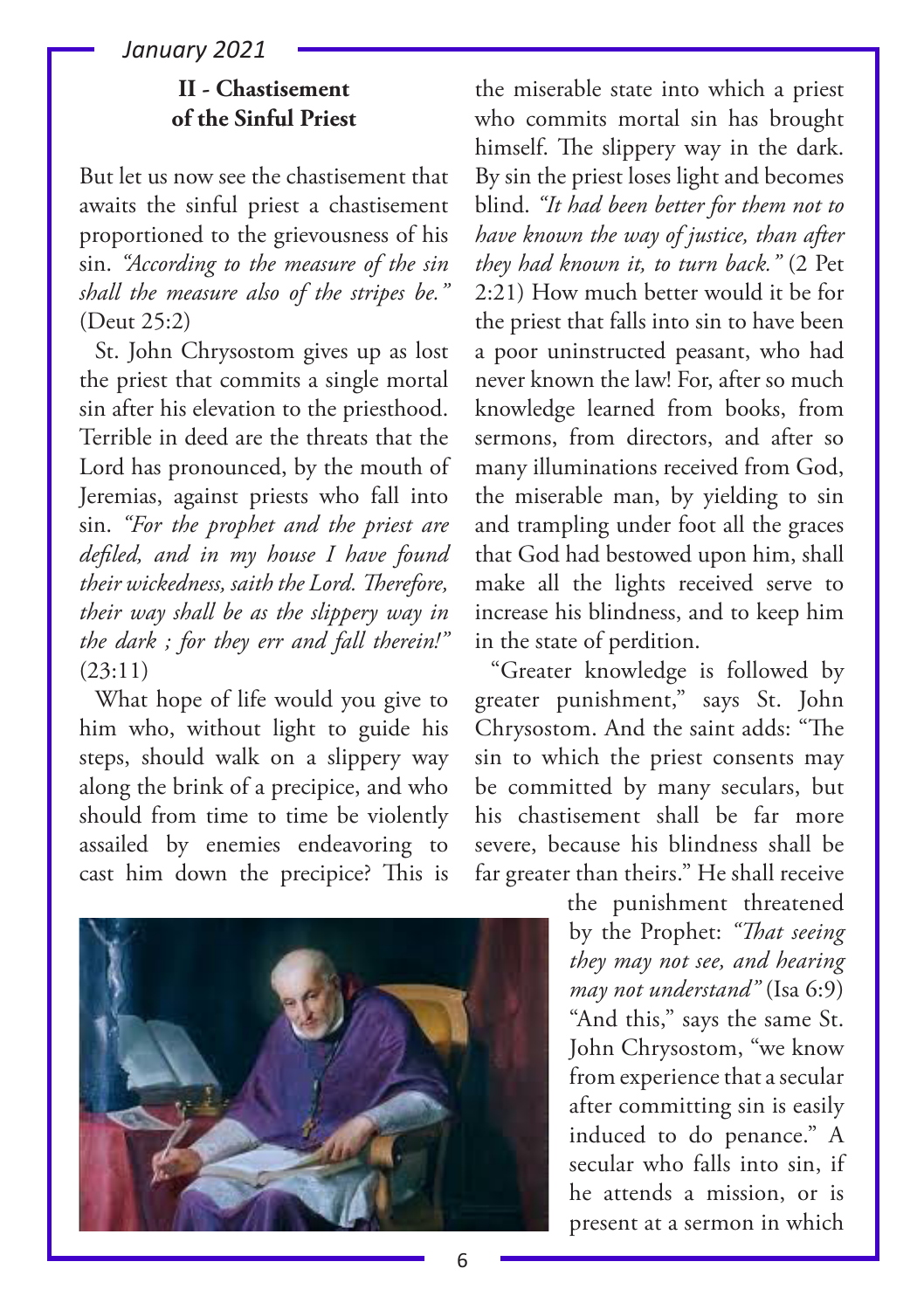he hears some eternal truth regarding the malice of sin, the certainty of death, the rigor of the divine judgment, or the pains of hell, easily enters into himself and returns to God: "because" says the saint, "these truths are new to him, and fill him with terror." But what impression can the eternal truths and the menaces of the holy Scriptures make on a priest that has

trampled on the grace of God, and on all the lights and knowledge that he has received? "All that is contained in Scripture," continues the holy Doctor, "appears to him as something obsolete and worthless, for everything terrible has by use lost its power." Hence he concludes that there is nothing more impossible than to reform a person who sins

with a perfect knowledge of the law.

"Great indeed," says St. Jerome, "is the dignity of priests, but great also is their perdition, if in the priesthood they turn their back on God." "The greater the height," says St. Bernard, "to which God has raised them, the more precipitous and ruinous shall be their fall." He that falls on level ground is seldom severely hurt, but the man that falls from a great height is said not to fall, but to be precipitated, and therefore his fall is mortal. "As when we fall on a plain, we do ourselves rarely any harm," says St. Ambrose, "so when we fall

from a height, we not only fall, but are precipitated, and the fall becomes more dangerous."

"Let us who are priests," says St. Jerome, "rejoice at our elevation to so great a height, but let our fear of falling be proportioned to our exaltation." It is to the priest that the Lord appears to speak by the Prophet Ezechiel, when

*"It had been better for them not to have known the way of justice, than after they had known it, to turn back."*  (2 Pet 2:21)

he says, *"I set thee on the holy mountain of God, and thou hast sinned; and I cast thee out from the mountain of God and destroyed thee"* (28:14) O priests! says the Lord, I have placed you on my holy mountain, and have made you the luminaries of the world: *"You are the light of the world. A city seated on a mountain cannot be hid."*  $(Mt 5:14)$ 

Justly, then, has St. Laurence Justinian said

that the greater the grace that God has bestowed on priests, the more severe the chastisement that their sins deserve; and the more elevated the state to which he has raised them, the more disastrous shall be their fall. He that falls into a river sinks deeper in proportion to the height from which he has fallen, says Peter de Blois. Beloved priest, remember that in elevating you to the sacerdotal state God has raised you up to heaven, by making you a man no longer earthly, but altogether celestial: If you sin, you fall from heaven. Consider, then, how ruinous and destructive shall be your

7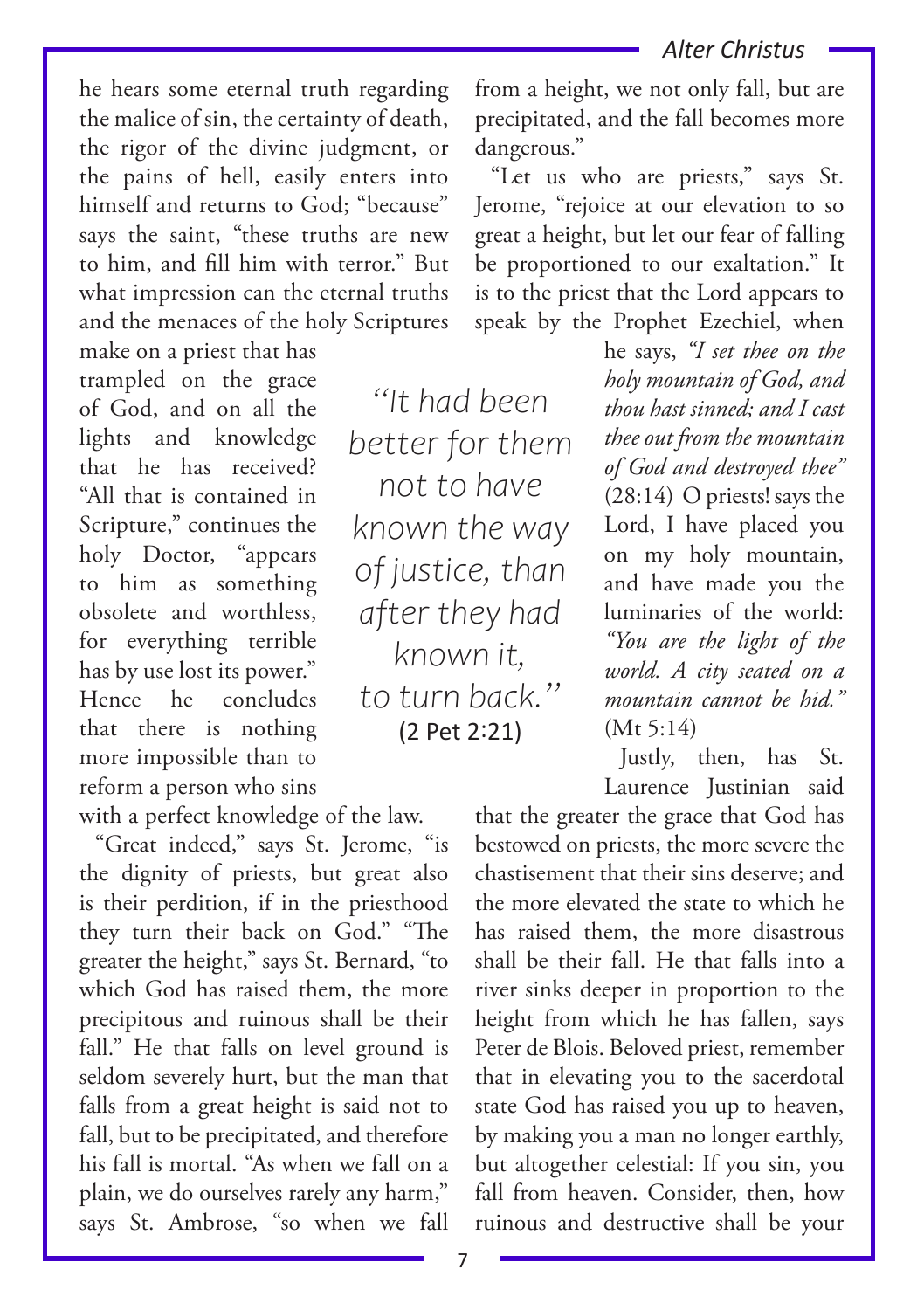fall. "What is higher than heaven?" says St. Peter Chrysologus; "he therefore falls from heaven that mingles sin with heavenly functions." Your fall, according to St. Bernard,

shall be like that of a thunderbolt, which rushes headlong with vehement impetuosity. That is, your destruction is irreparable. In your unhappy soul is verified the threat of the Lord against Capharnaum: *"And thou, Capharnaum, which art exalted unto heaven, thou shalt be thrust down to hell."* (Lk  $10:15$ 

Such the chastisement

that the priest that falls into sin merits on account of his infinite ingratitude to God. He owes more gratitude to God than others, because he has received greater favors, says St. Gregory. The ungrateful, as a learned author says, deserve to be deprived of all the favors that they have received. Jesus Christ has said: *"To every one that hath, shall be given, and he shall abound; but from him that hath not, that also which he seemeth to have shall be taken away."* (Mt 25:29) Upon those that are grateful to God he shall pour his graces more abundantly; but the priest who after so many lights and so many Communions turns his back on God, despises all his favors, and renounces his grace, shall be justly deprived of all. The Lord is liberal to all, but not to the ungrateful. "Ingratitude,"

says St. Bernard, "dries up the sources of divine favors." Hence St. Jerome justly says, "There is not in the whole world a monster to be compared with a priest in

*"Great indeed is the dignity of priests, but great also is their perdition, if in the priesthood they turn their back on God"*  (St. Jerome)

the state of sin, for the unfortunate man will not bear with correction."

And St. John Chrysostom, or the author of the "Imperfect Work," writes: "When lay persons sin, they easily amend. As for priests, once bad, they are incorrigible." To priests that fall into sin, we may, with St. Peter Damian, apply in a special manner the words of the Apostle:

*"It is impossible for those that were once illuminated, have tasted also the heavenly gift, and were made, partakers of the Holy Ghost, and are fallen away, to be renewed again to penance."* (Heb 6:4) Who has been more enlightened than the priest? Who has tasted more frequently the heavenly gifts, and partaken more abundantly of the Holy Ghost? St. Thomas says that the rebel angels remained obstinate in sin, because they sinned in view of the light; and St. Bernard writes that God shall treat the sinful priest in a similar manner, that is, "the priest having become an angel of the Lord, must expect either the reward or the reprobation of an angel."

Our Lord said to St. Bridget: "I see on earth pagans and Jews, but I see none so wicked as priests; they are guilty of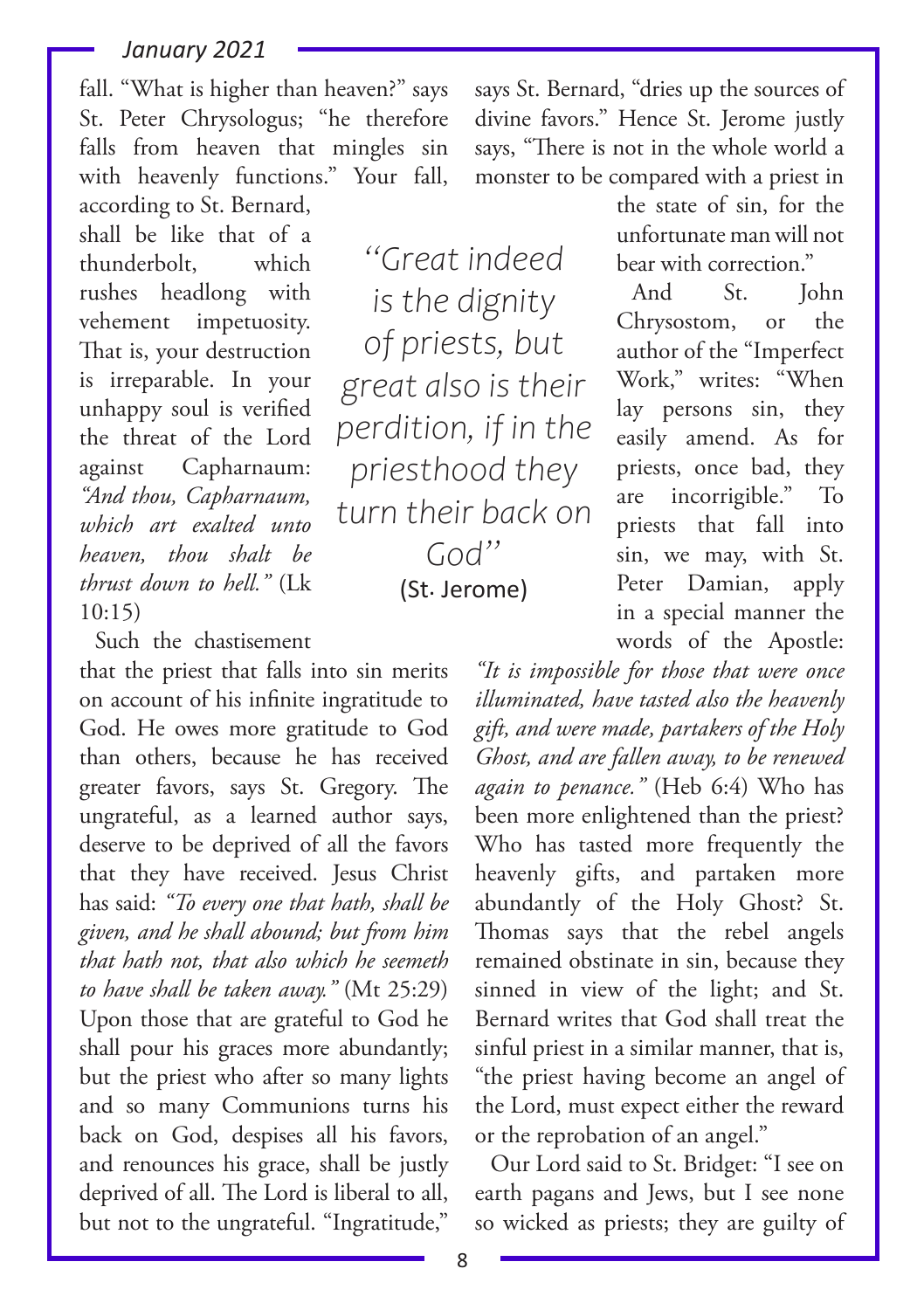the same sin that Lucifer committed." And let it be observed in this place, that, according to Innocent III, "many things are venial sins in seculars that are mortal in ecclesiastics."

To priests we may also apply what St. Paul says in another place: *"The earth that drinketh in the rain which cometh often upon it, and bringeth forth thorns and briers, is reprobate and very near unto a curse, whose end is to be burnt."* (Heb 6:11) What showers of grace has the priest continually received from God! And, after all, he brings forth briers and thorns instead of fruit. Miserable man! he is on the point of being reprobated,

of receiving the final malediction, and of being sent in the end, after so many favors from God, to burn forever in the fire of hell. But what dread has the priest that turns his back on God of the fire of hell? Priests who fall into sin lose light, and lose also the fear of God. Behold, the Lord himself assures us of this. If I be a master, where is My fear, saith the Lord of Hosts, to you, O Priests,

that despise My name? St. Bernard says that priests falling from on high remain so immersed in their malice, that they forget God, and disregard the divine threats to such a degree that the danger of their damnation has no longer any terror for them. But why should that excite our wonder, since by committing

*""The greater the height to which God has raised them, the more precipitous and ruinous shall be their fall"*

(St. Bernard)

sin the priest falls from an immense height into a deep pit, in which he is bereft of light, and therefore despises all things; verifying in himself the words of the Wise Man: *"The impious, when he has arrived within the depths of sin, thinks little of it. But ill repute and disgrace follow him."* (Prov 18:3) The wicked man: this wicked man is the priest that sins through malice: into the depth; by a single mortal sin, the priest sinks to the depth of misery and remains in blindness; contemneth; and thus he despises chastisements, admonitions, the presence of Jesus Christ who is near him on the altar: he despises all, and

> blushes not to surpass in malice Judas, the betrayer of Jesus Christ.

Of this our Lord complained to St. Bridget: "Such priests are not my priests, but they are real traitors." Yes, real traitors, who avail themselves of the celebration of Mass to outrage Jesus Christ by sacrilege. But what shall be the unhappy end of such priests? Behold it: *"In the land of the saints* 

*he hath done wicked things, and he shall not see the glory of the Lord."* (Isa 26:10)

The end shall be, first, abandonment of God, and then the fire of hell. But, Father, some may say, this language is too terrific. Do you, they ask, wish to drive us to despair? I answer with St. Augustine, "being myself frightened,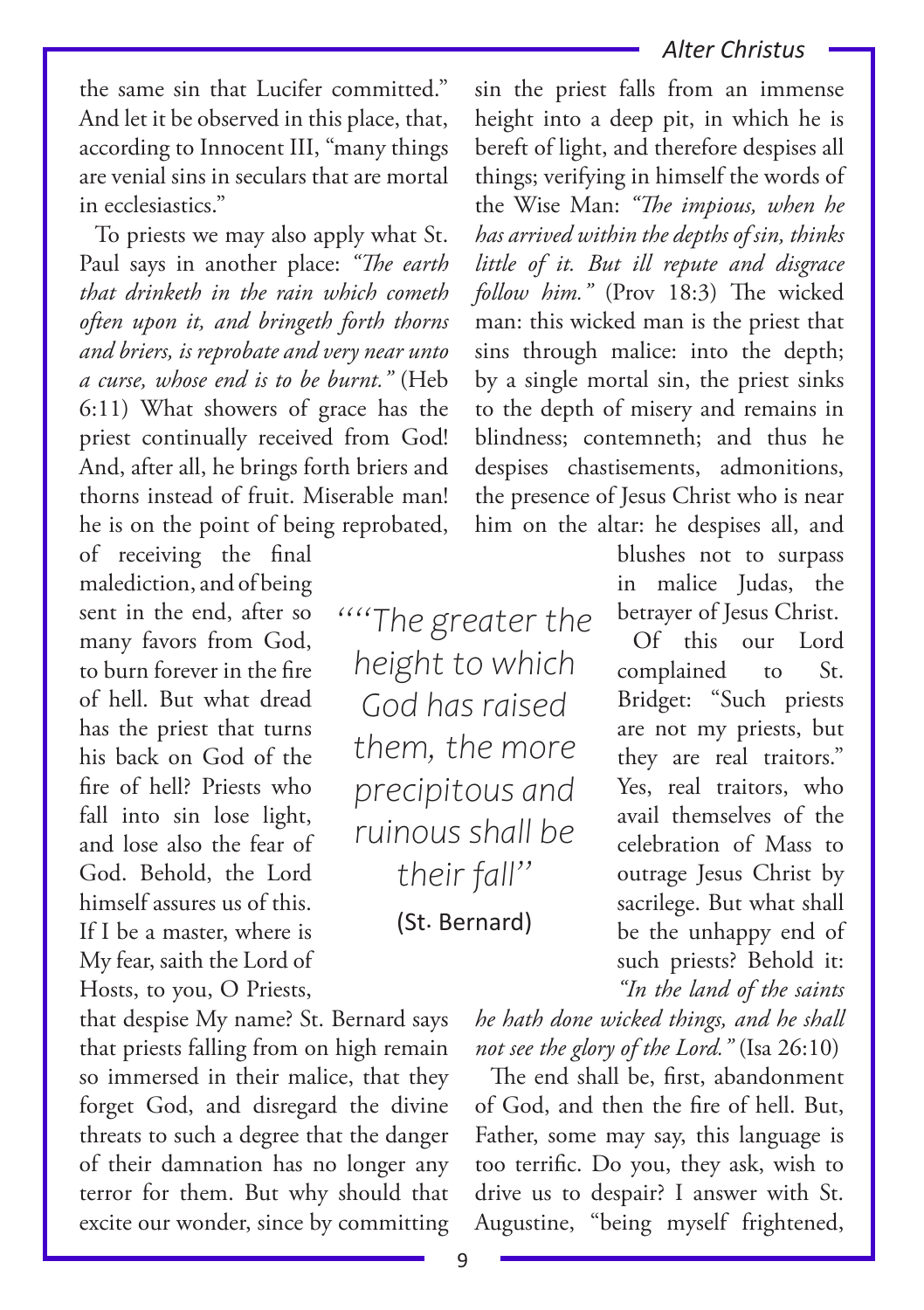I frighten others." Then a priest who has offended God since his ordination may ask, Is there no hope of pardon for me? Yes, there is hope, if he repents and entertains a horror for the evil he has done.

Let such a priest, then, thank the Lord with his whole heart if he, too, finds himself aided by divine grace; but he must instantly give himself to that God who calls him. "Let us listen to the Lord," says St. Augustine, "while he is calling us, lest he may turn a deaf ear to us when he judges us."

*"Let us who are priests, rejoice at our elevation to so great a height, but let our fear of falling be proportioned to our exaltation"*

(St. Jerome)

### **III - Exhortation**

From this day forward, let us, dearly beloved priests, learn to esteem our noble elevation, and regarding ourselves as ministers of a God, let us blush to become the slaves of sin and of the devil, says St. Peter Damian. Let us not imitate the folly of seculars that think only of the present. *"It is appointed unto men once to die, and after this the judgment."* (Heb 9:27) We must all appear at this judgment: We must all be manifested before the judgment seat of Christ, that every one may receive the proper things of the body, according as he hath done. To each of us the Judge shall say: Give an account of thy stewardship. That is, of your priesthood; how have you

exercised it? for what end have you exercised it?

Dearly beloved priest, were you now to be judged, would you feel satisfied

manner in which you have discharged your ministry? Or would you not say: When he shall examine, what shall I answer him? When the Lord chastises a people, the chastisement begins with the priest, for he is the cause of the sins of the people, either by his bad example, or by his negligence in attending to their sanctification. Hence the Lord says,

and content with the

*"The time is that judgment should begin at the house of God."* (1 Pet 4:17) In the slaughter described by Ezechiel, God wished the priests to be the first victims of his vengeance: *"Begin ye at my sanctuary."* (9:6) That is, says Origen, "with the priests." A most severe judgment, says the Wise Man, for them that bear rule.

*"And unto whom,"* says Jesus Christ, *"much is given, of him much shall be required."* (Lk 12:48) The author of the "Imperfect Work" says, "On the day of judgment the secular will receive the priestly stole, but the sinful priest will be deprived of the priestly dignity, and ranked among infidels and hypocrites." *"Hear ye this, O priests!"* says the Prophet

Hosea, *"for there is judgment against you."* (Hos 5:1)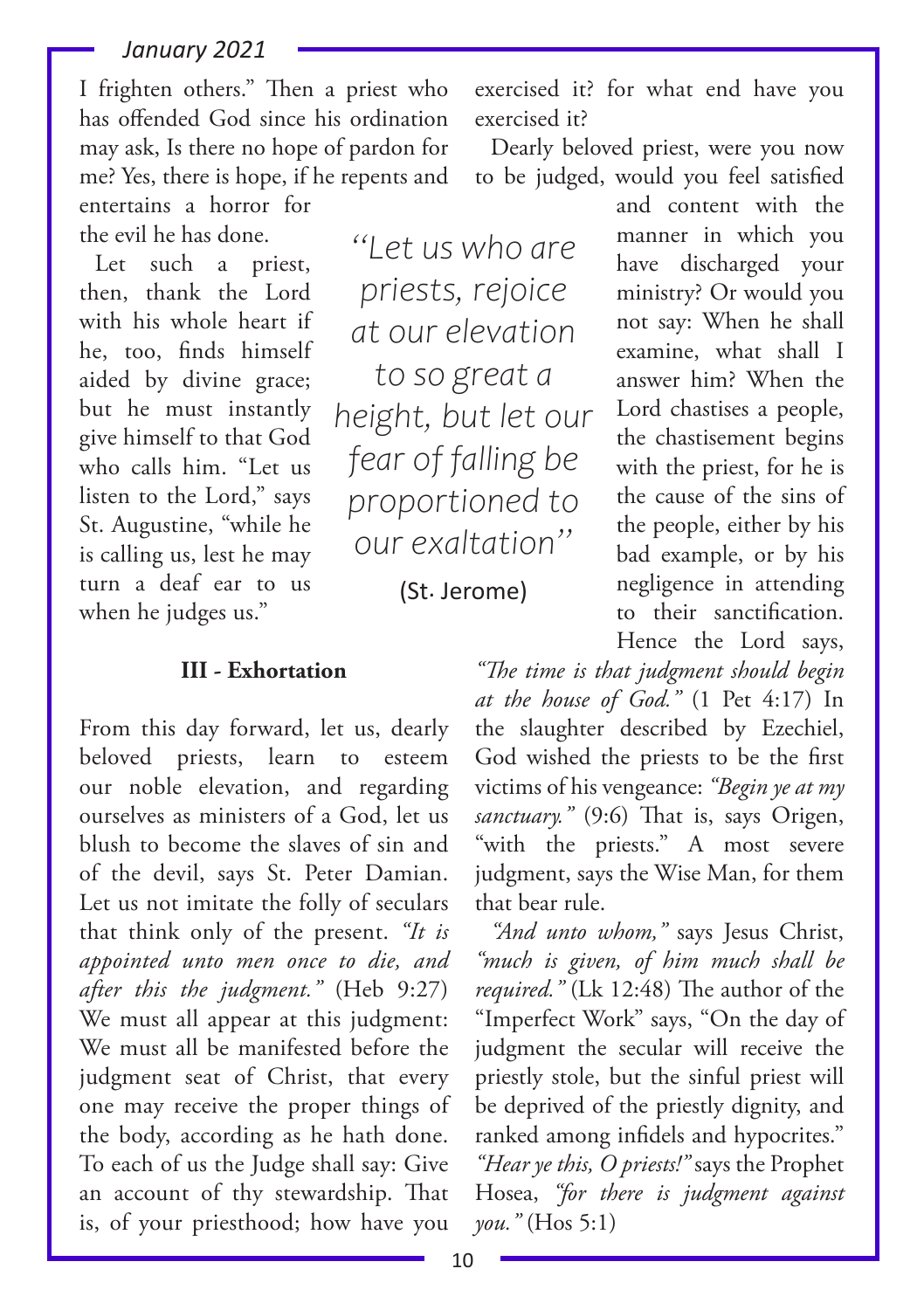And as the judgment of priests is most rigorous, so also shall their damnation be most miserable. *"With a double destruction destroy them,"* says Jeremias (17:18). A Council of Paris repeats these words of St. Jerome, already cited: "Great is the dignity of priests, but if they happen to fall into sin, very great will also be their ruin." And St. John Chrysostom says, "If a priest were to commit only the sins of which the simple

faithful become guilty, he would incur not a similar but a more rigorous chastisement." It was revealed to St. Bridget that priests who are sinners "will find themselves deeper in hell than all the other damned." Oh! how great the rejoicing of the devils when a priest enters hell? All hell is in confusion to meet the priest who comes. *"Hell below,"* says Isaias, *"was in an uproar to meet thee* 

*at thy coming... All the princes of the earth have risen from their thrones*." All the princes of that land of woe rise up to give the first place of torment to the damned priest. *"All, continues the prophet, shall answer and say to thee: Thou also art wounded as well as we, thou art become like unto us."* (Isa 14:9.10) O priest, you once ruled over us, you have so often made the Incarnate Word descend on the altars,

*Dearly beloved priest, were you now to be judged, would you feel satisfied and content with the manner in which you have discharged your ministry?*

you have delivered so many souls from hell, and now you have become like us, miserable and tormented as we are: Thy pride is brought to hell. Your pride, by which you have despised God and your neighbor, has in the end brought you to this land of misery, *"Your arrogance has been dragged down to Hell. Your body has fallen dead. The moths will be strewn beneath you, and the worms will be your covering."* (Isa

 $14:11$ ) As a king you shall have a royal couch and a purple robe: behold, fire and worms shall forever corrode your body and your soul. Oh! how shall the devils then scoff at all the Masses, sacraments, and sacred functions of the damned priest!

Be attentive, dearly beloved priests, for the devils tempt one priest more than a hundred seculars; because a priest that is lost brings with him many seculars to

hell. St. Chrysostom says, "To take away the shepherds is to scatter the flocks." In a work that is found among the works of St. Cyprian we read this very just remark: "In war, the combatants endeavor first of all to kill the enemy's commanders." St. Jerome adds: "The devil does not go in search of infidels and those that are outside" (that is, who are outside of the sanctuary); he looks for booty in the Church of Christ, for according to